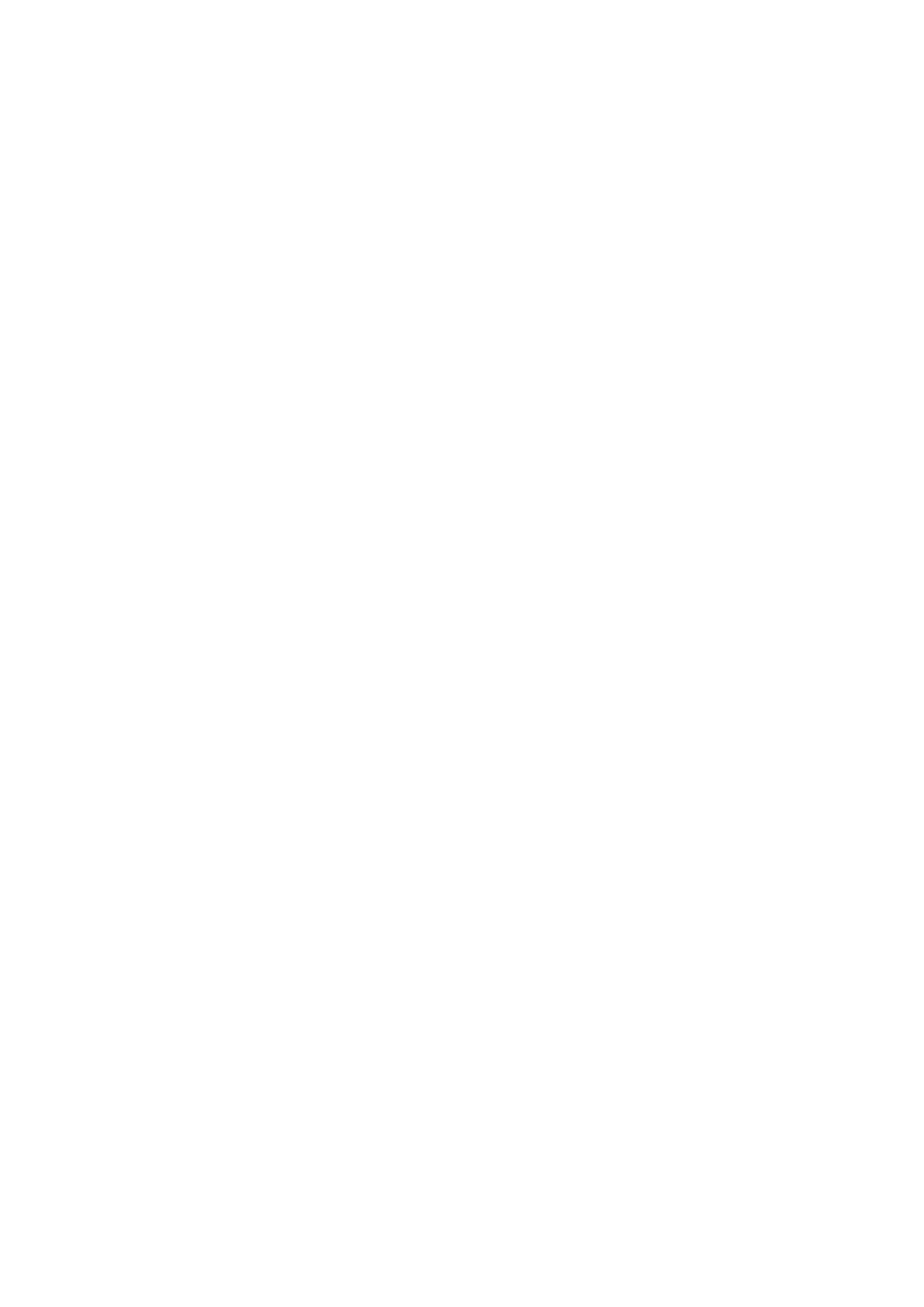## **Background**

This policy has been adopted by Hertfordshire County Council, in its capacity as administering authority of the Hertfordshire County Council Pension Fund (the "Pension Fund"). It applies where an admission agreement is not signed prior to the effective date on which employees transfer under an outsourcing agreement or contract for services (otherwise known as the TUPE transfer date).

A number of employers ("**New Employers**") enter into outsourcing arrangements or services contracts with Hertfordshire County Council (or with another entity participating in the Pension Fund) ("**Ceding Employers**") but do not execute the required admission agreement, in order to be included in the Pension Fund as an admission body, within normal timescales. This poses risks to all of the parties involved, in addition to placing those members of the Pension Fund whose employment has transferred from a Ceding Employer to a New Employer ("**Transferred Employees**") at a possible financial disadvantage; these risks include:

- a lack of certainty about the status of Transferred Employees (i.e. whether they should be treated as active or deferred members on and after the effective date of transfer of employment to the New Employer ("Transfer Date") and the impact on their entitlement to death in service benefits and enhanced retirement benefits on redundancy and ill health);
- the New Employer may not be able to fund a potentially significant lump sum in respect of the retrospective contributions; • difficulty in seeking retrospective employee contributions from Transferred Employees;
- the New Employer may be in breach of its statutory obligation to pay contributions to an appropriate pension arrangement1;
- no obvious mechanism for the Pension Fund to receive additional contributions from the New Employer to satisfy a Transferred Employees' entitlement to receive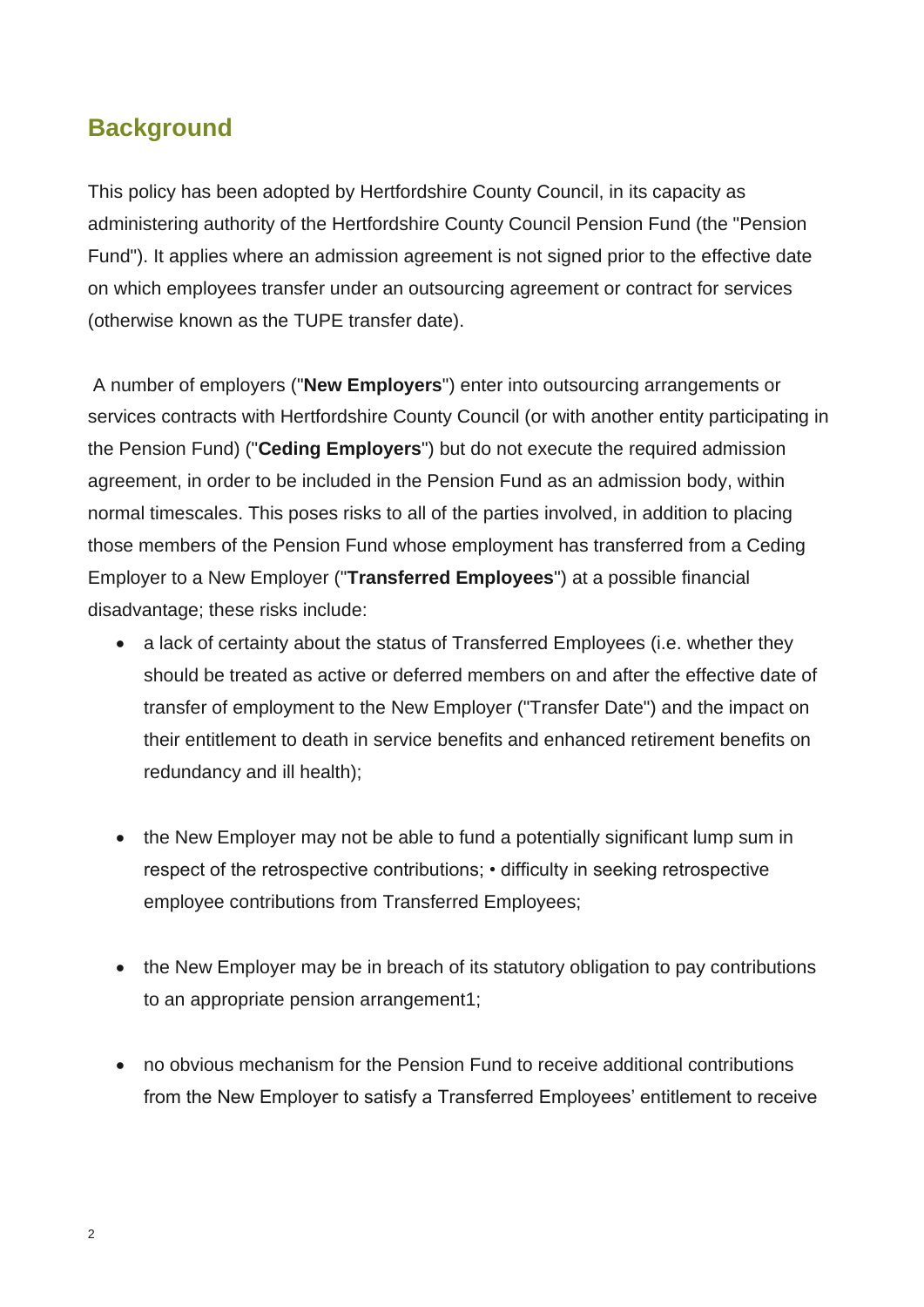enhanced benefits from the Pension Fund before the admission agreement is signed (for example, on redundancy);

• the Pension Fund may not receive any outstanding contributions if a New Employer became insolvent prior to signing the admission agreement and no bond or guarantee will be in place in order to protect the financial exposure to the Pension Fund caused by such insolvency.

# **Application of Policy**

This document details Hertfordshire County Council's policy, in its capacity as administering authority of the Pension Fund, in relation to the admission of New Employers to the Pension Fund. This policy will be applied to:

1 As set out in section 3(2) of the Pensions Act 2008.

- all New Employers where the Transfer Date is on or after the date that this policy is adopted; and
- those New Employers who currently employ Transferred Employees but have not yet signed an admission agreement on the date that this policy is adopted.

# **Policy Intention**

The Pension Fund should be exposed to a minimum amount of increased risk because of the formalities and timing of entering into admission agreements. Any increased risk to the Pension Fund as a result of delays by New Employers entering into admission agreements should fall on the Ceding Employer and not the Pension Fund employers generally.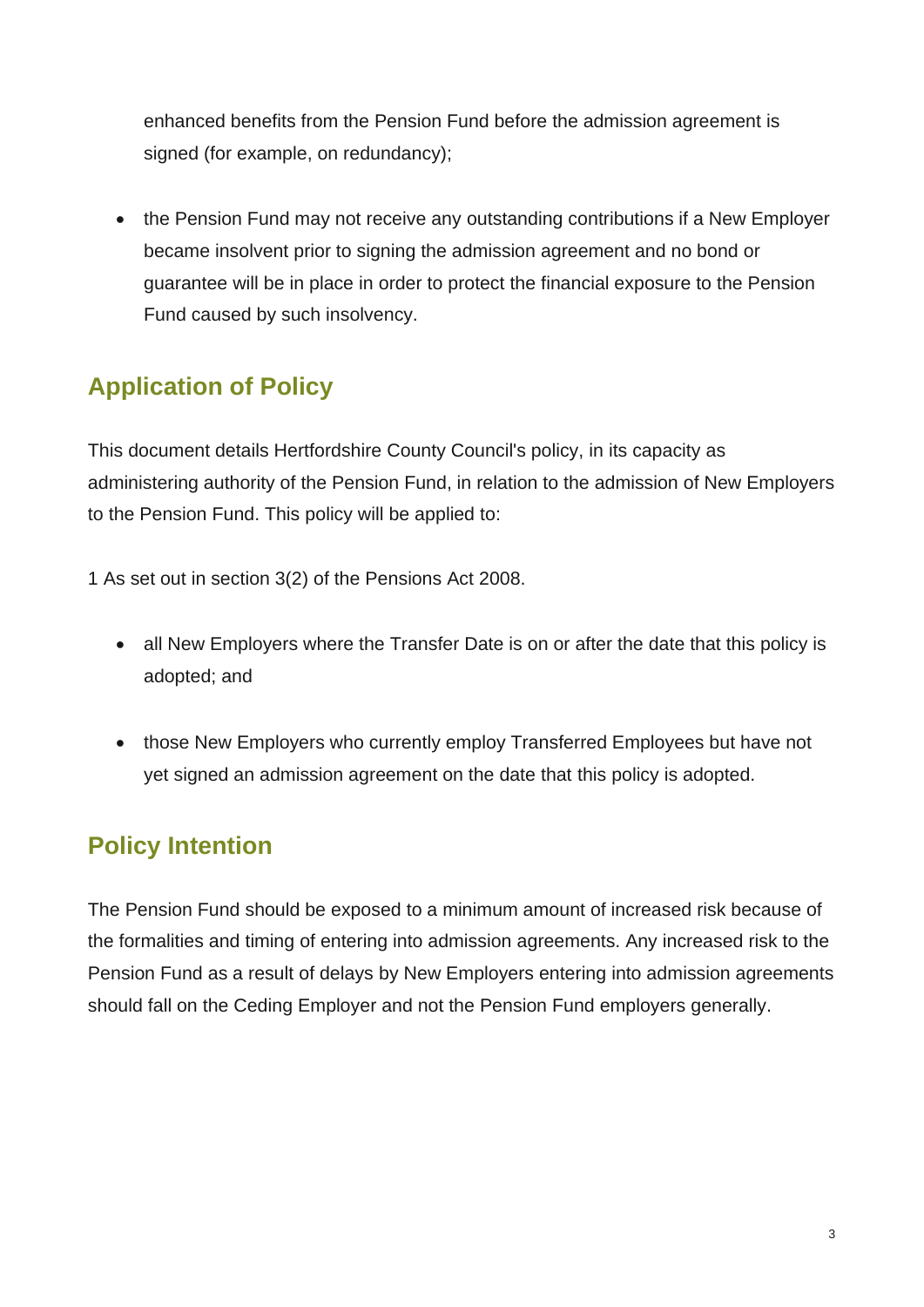## **Admission Agreement Delays**

Entering into the admission agreement at the same time as (or prior to) the outsourcing or services contract provides Hertfordshire County Council, as administering authority of the Pension Fund, with a clear obligation to admit the New Employer to the Pension Fund on and from the Transfer Date to the New Employer and, as such, the Transferred Employees would see no interruption in their pensionable service in the LGPS.

The Ceding Employer and the New Employer should ensure that the necessary admission formalities are completed before the Transfer Date; these include signing an admission agreement and putting in place any bond or guarantee Hertfordshire County Council may require in its capacity as administering authority of the Pension Fund.

However, Hertfordshire County Council recognises that it is not always possible for the admission formalities to be completed in advance of the Transfer Date and therefore has adopted the following policy regarding admission agreements, in order to minimise risk to the Pension Fund whilst being mindful of the Transferred Employees' interests with respect to pension provision.

Where Hertfordshire County Council **is satisfied** that the New Employer has a **clear intention** to participate in the Pension Fund, Hertfordshire County Council will rely on the prospect of a retrospective admission agreement being signed (as allowed for in the Local Government Pension Scheme Regulations 20132 ("**LGPS Regulations**")) and will continue to treat Transferred Employees as active members of the LGPS after the Transfer Date. In order to be satisfied that the New Employer has a "clear intention" to participate in the Pension Fund, Hertfordshire County Council would be willing to accept confirmations, undertakings and warranties from the Ceding Employer and New Employer as set out in the Appendix, which include:

• written confirmation from the Ceding Employer that the outsourcing or services contract obliges the New Employer to participate in the Pension Fund; and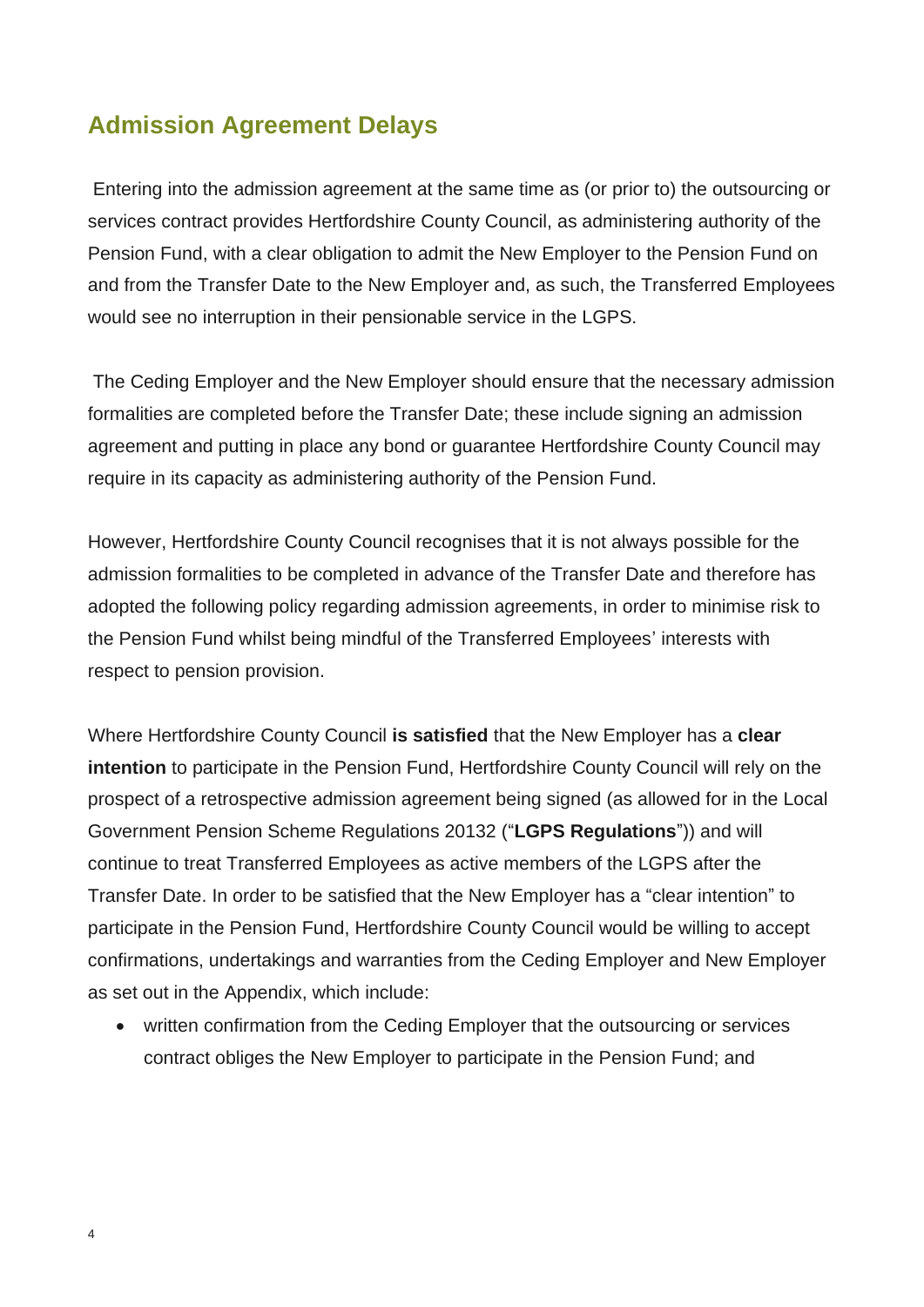- written confirmation from the New Employer that it will make adequate arrangements for the deduction of employee contributions and for payment of employer and employee contributions to the Pension Fund from the Transfer Date; and
- adequate written assurance that the Ceding Employer will accept liability for all Transferred Employees' benefits.

2 Local Government Pension Scheme Regulations 2013, Schedule 2, Part 3, Paragraph 14.

Where Hertfordshire County Council **is not satisfied** that the New Employer has a **clear intention** to participate in the Pension Fund and/or it has not received the required confirmations and assurances as outlined above, Hertfordshire County Council will treat the Transferred Employees as deferred members from the point of transfer to the New Employer, unless and until the admission agreement is signed by the New Employer

Hertfordshire County Council shall provide a draft admission agreement and, where applicable, any bond/guarantee to the parties. Where an admission agreement or bond/guarantee (as applicable) has not been executed by the proposed parties to the draft agreements within 3 months of receipt of the initial drafts, Hertfordshire County Council shall consider this to be an indication that the New Employer does not have a clear intention to participate in the Pension Fund, unless the New Employer is able to provide an adequate explanation as to why the documents have not been executed. For the avoidance of doubt this consideration shall not in any way limit the factors which Hertfordshire County Council may take into account when considering whether or not the New Employer has a clear intention to participate in the Pension Fund.

A risk assessment will be carried out by the Pension Fund in conjunction with the Pension Fund's actuary to determine whether a bond or guarantee is required with any new Admission Agreement. New Employers will be required to provide either a guarantor or a financial bond to cover the assessed financial risk. The level of risk will be kept under review and, at a minimum, an actuarial review will be carried out at each Triennial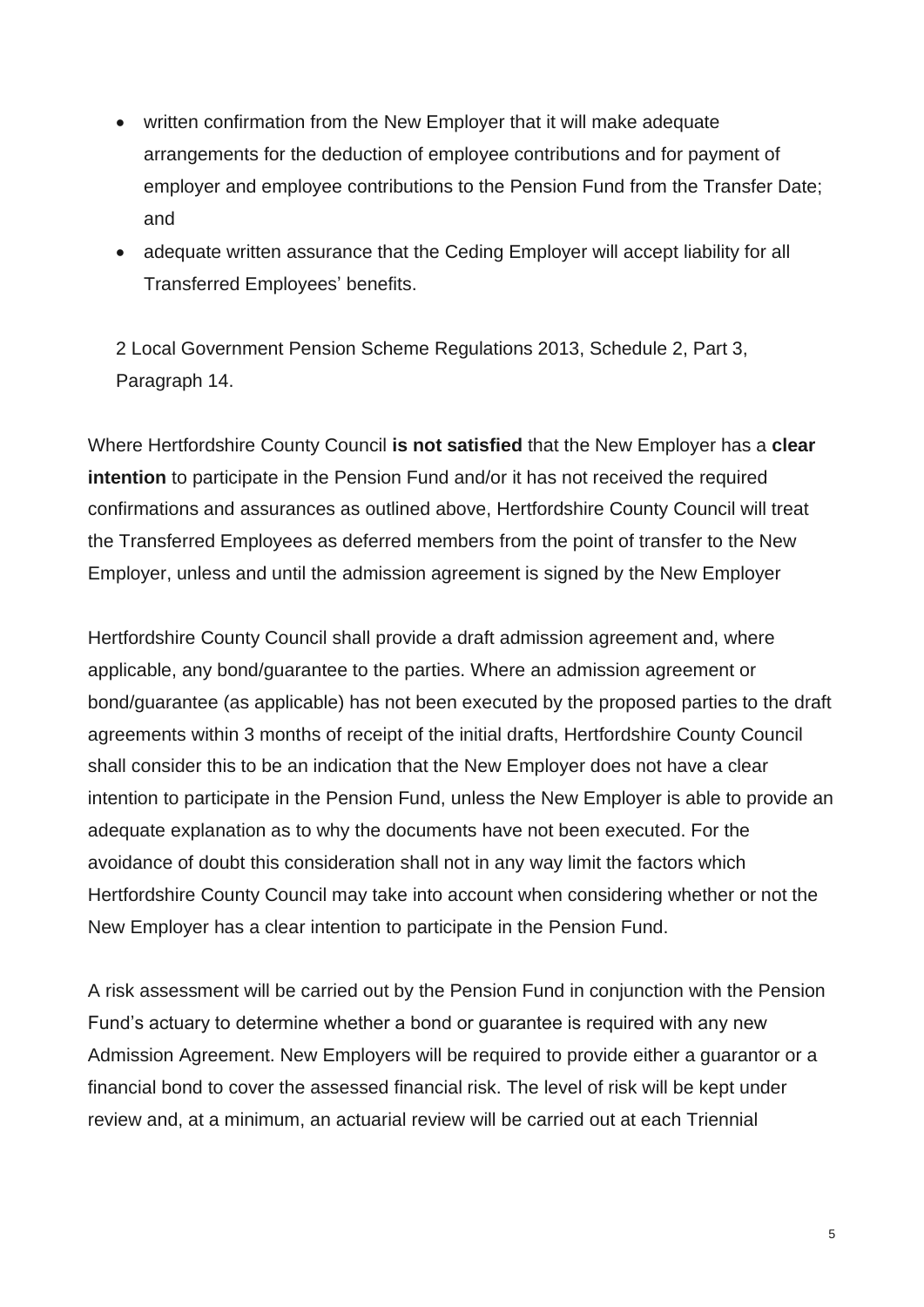Valuation, which occurs every three years. However, a review may be carried out at any point in the event of any significant change to the liabilities of the New Employer. The costs associated with the risk assessment will fall to the New Employer.

The consequences of such treatment include the following:

- Hertfordshire County Council will not accept any employer or employee contributions from the New Employer in respect of the Transferred Employees;
- Hertfordshire County Council will issue the Transferred Employees with leaving service statements;
- the New Employer may be in breach of its automatic enrolment obligations;
- the effective date of any admission agreement which is subsequently signed by the New Employer will only be backdated (and the Transferred Employees be treated as having continuous pensionable service in the LGPS) if both the employee and employer contributions are paid by the New Employer to the Pension Fund from the effective date of transfer of the Transferred Employees to the New Employer. All such contributions will be paid by the New Employer upon receipt of Hertfordshire County Council's bank account information, into such bank account

## **Discretion**

The Pensions Committee may disapply the application of this policy to a New Employer and Ceding Employer in exceptional circumstances and at its sole discretion providing that:

• a majority of the Pensions Committee approve of the exercise of the discretion; and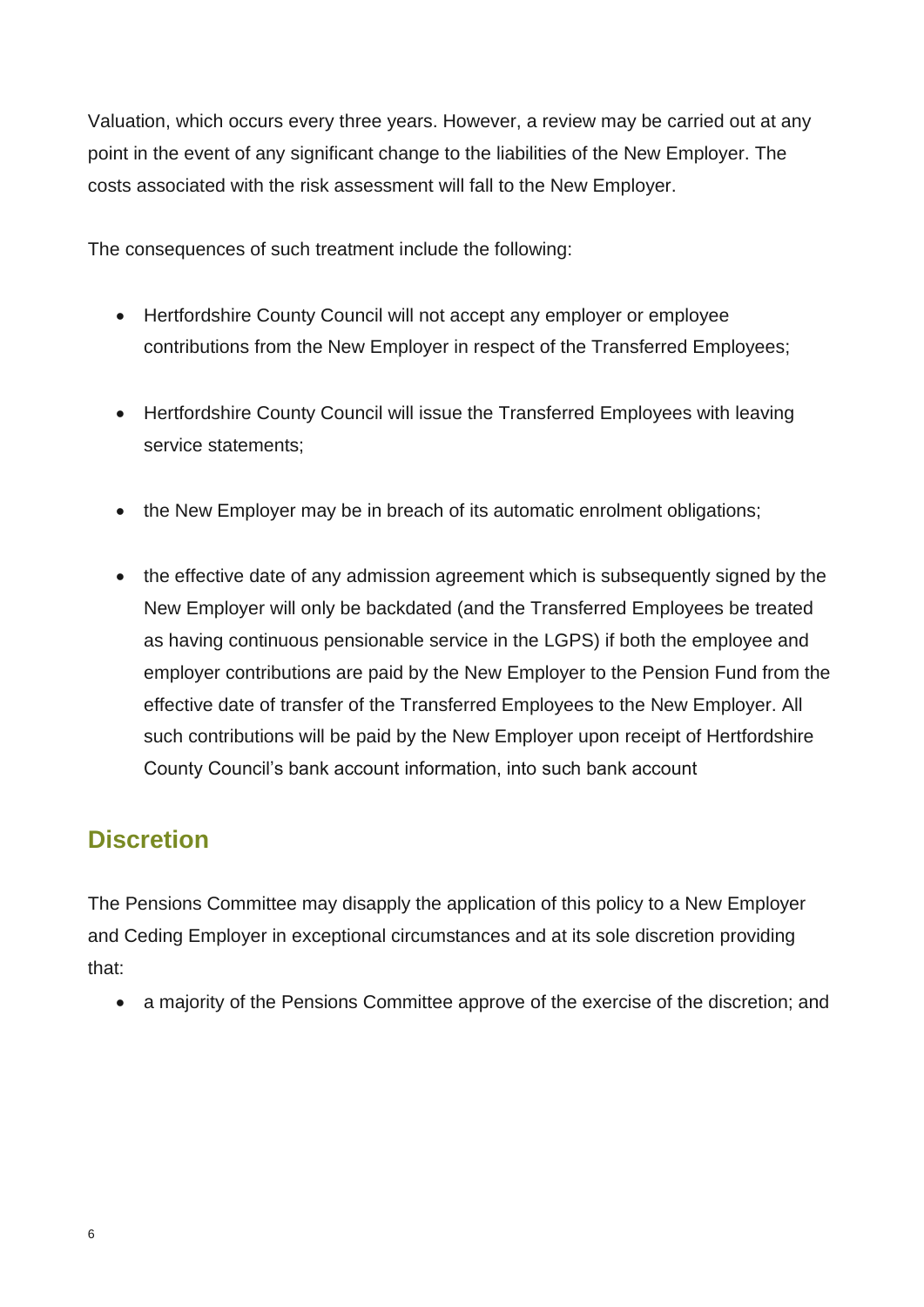• the reasons for the exercise of the discretion are documented. If this discretion is exercised more than three times from the date that this policy is adopted, the operation of discretion will be further considered by the Pensions Committee.

#### **Review**

This policy will be reviewed by Pension Fund Officers at least annually. **Dated:** April 2022 **Review Date:** April 2023

### **Contact Us**

If you have any queries regarding this policy document, please do not hesitate to contact the Fund from the contact details provided below:

Email: [Pension.team@hertfordshire.gov.uk](mailto:Pension.team@hertfordshire.gov.uk)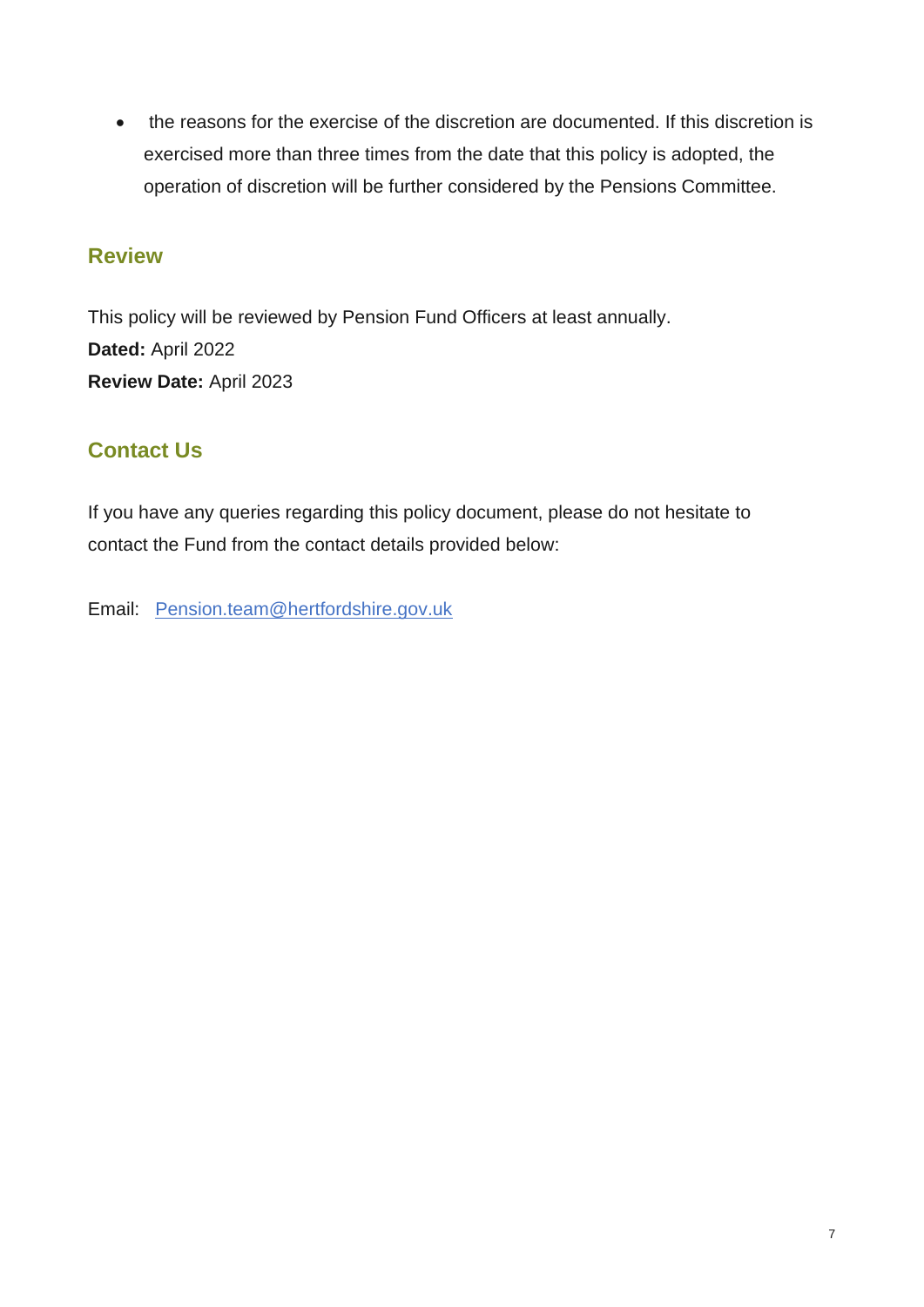#### **APPENDIX**

## **CONFIRMATIONS AND ASSURANCES FROM THE NEW EMPLOYER AND THE CEDING EMPLOYER**

The text set out below is to be populated by the New Employer and the Ceding Employer, duly signed for and on their behalf (respectively) and returned to Hertfordshire County Council in advance of the Transfer Date.

- 1 [NAME OF CEDING EMPLOYER] will be entering into an [[outsourcing contract][services contract]] (the "Contract") with the [NAME OF NEW EMPLOYER]. The Contract will result in the transfer of employees from [NAME OF CEDING EMPLOYER] OR [[NAME OF CEDING EMPLOYER]'s previous contractor]\* to [NAME OF NEW EMPLOYER] as listed in the Schedule (the "Transferred Employees") with effect on and from [DATE] (the "Transfer Date").
- 2 In consideration of Hertfordshire County Council, in its capacity as administering authority of the Hertfordshire County Council Pension Fund, agreeing to treat the Transferred Employees as remaining in active service in the Hertfordshire County Council Pension Fund:
- 2.1 [NAME OF CEDING EMPLOYER] confirms, undertakes and warrants to Hertfordshire County Council, in its capacity as administering authority of the Hertfordshire County Council Pension Fund, that:
	- (a) the Contract obliges [NAME OF NEW EMPLOYER] to participate in the Local Government Pension Fund as an admission body; and
	- (b) [NAME OF CEDING EMPLOYER] will be fully liable for all costs associated with the accrual and payment of the Transferred Employees' pension benefits in the Local Government Pension Fund up to the effective date on which the New Employer signs an admission agreement with Hertfordshire County Council.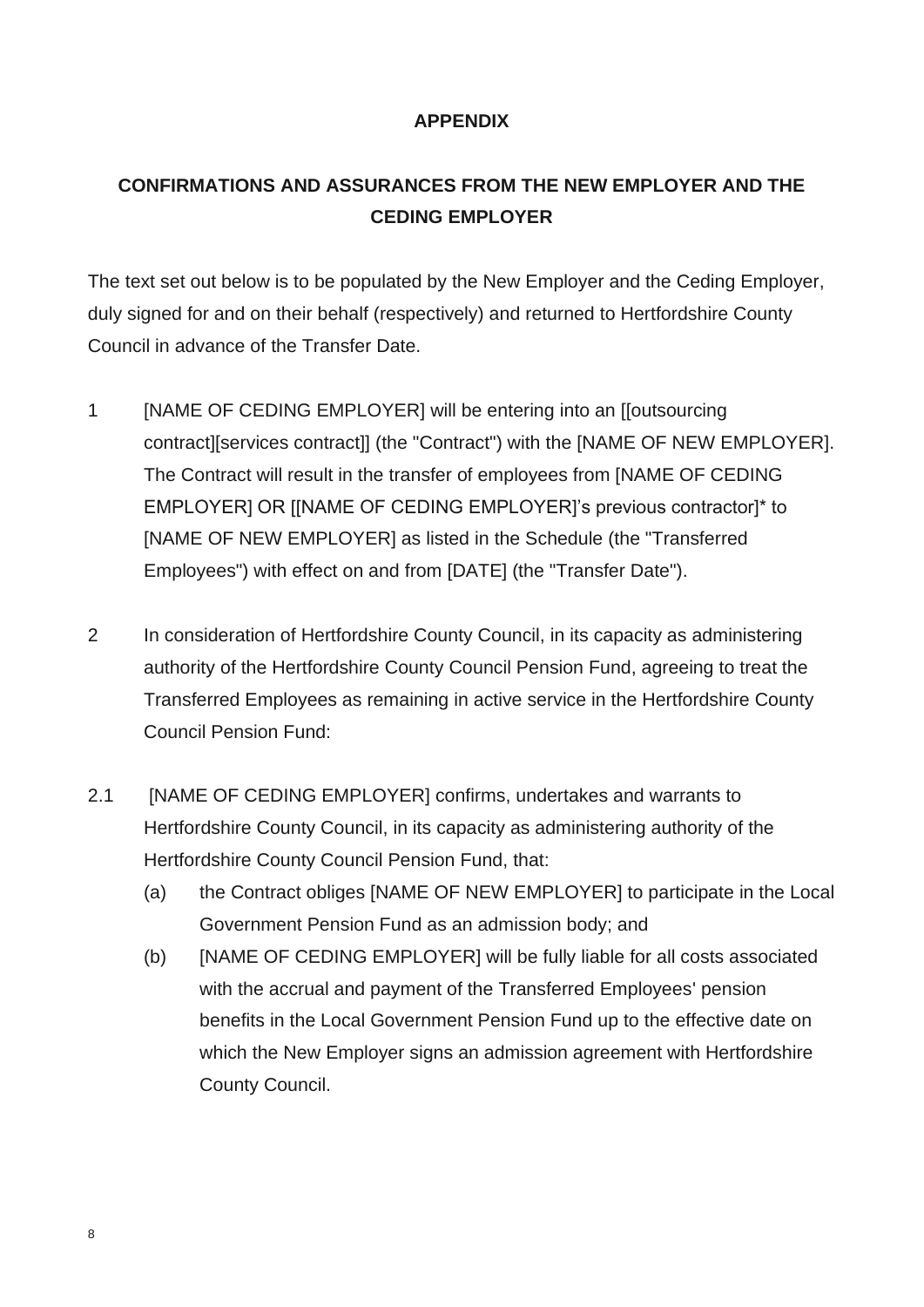- 2.2 [NAME OF NEW EMPLOYER] confirms, undertakes and warrants to Hertfordshire County Council, in its capacity as administering authority of the Hertfordshire County Council Pension Fund, that [NAME OF NEW EMPLOYER] will make adequate arrangements for:
	- (a) the deduction of employee contributions from the Transferred Employees; and
	- (b) the payment of employer and employee contributions to the Hertfordshire County Council Pension Fund at such rate as Hertfordshire County Council, in its capacity as administering authority of the Hertfordshire County Council Pension Fund, may specify from time to time;

with effect on and from the Transfer Date.

\* delete as applicable

**Signed for and on behalf of [CEDING EMPLOYER]:** 

**Dated:**

**Signed for and on behalf of [NEW EMPLOYER]:** 

**Dated:** 

**Signed for and on behalf of [HERTFORDSHIRE COUNTY COUNCIL]:**

**Dated**